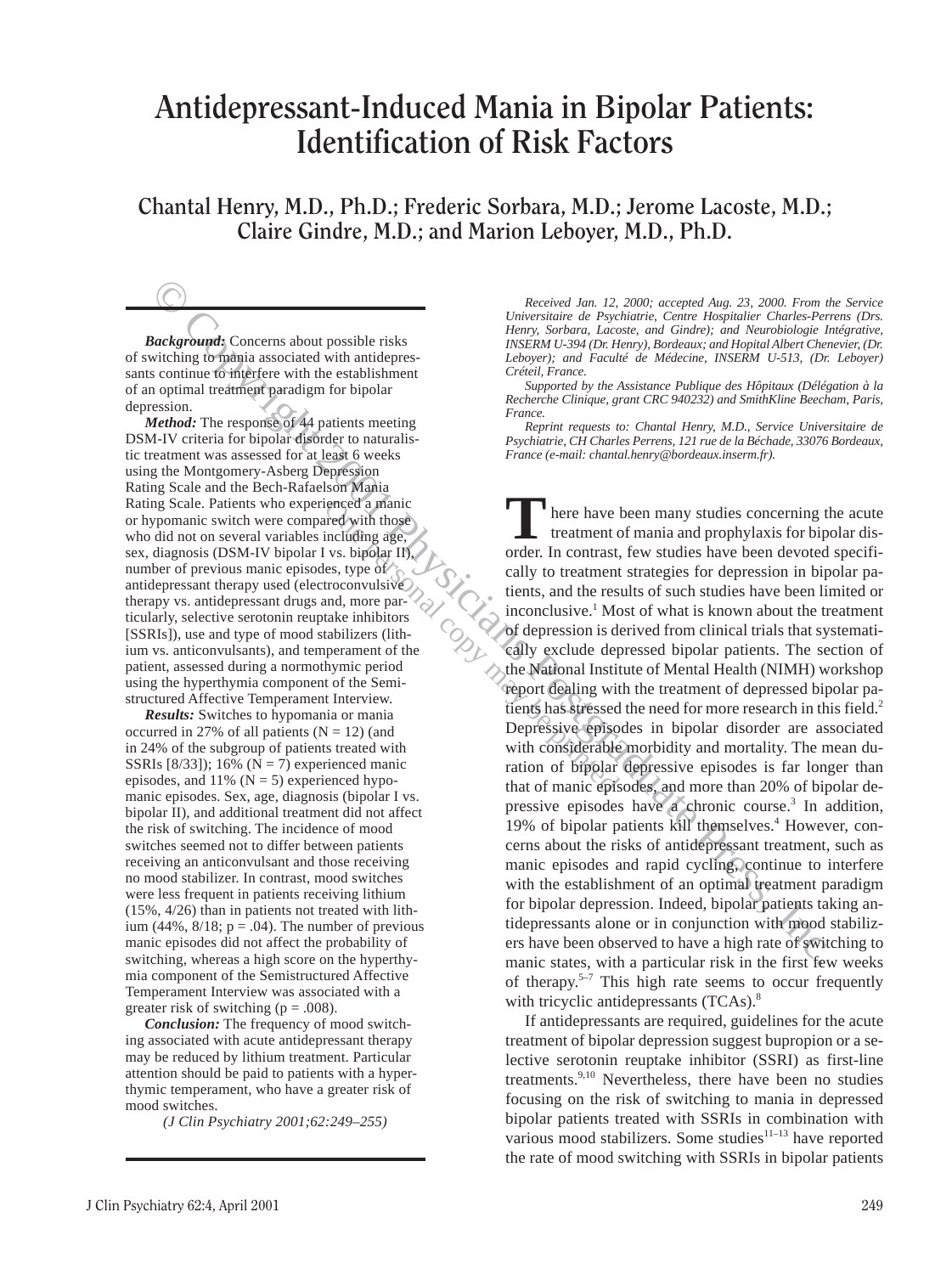| Table 1. Characteristics of Patients $(N = 44)$ |      |               |  |  |  |  |
|-------------------------------------------------|------|---------------|--|--|--|--|
| Characteristic                                  | N    | $\frac{0}{0}$ |  |  |  |  |
| Sex                                             |      |               |  |  |  |  |
| Male                                            | 13   | 30            |  |  |  |  |
| Female                                          | 31   | 70            |  |  |  |  |
| Education $(< 12 y)$                            | 21   | 48            |  |  |  |  |
| Occupational status                             | 26   | 59            |  |  |  |  |
| (currently working, student, retired)           |      |               |  |  |  |  |
| Marital status (always been single)             | 14   | 32            |  |  |  |  |
| Diagnosis                                       |      |               |  |  |  |  |
| Bipolar I                                       | 31   | 70            |  |  |  |  |
| Bipolar II                                      | 13   | 30            |  |  |  |  |
|                                                 | Mean | SD            |  |  |  |  |
| Age, y                                          | 42.7 | 12.6          |  |  |  |  |
|                                                 |      |               |  |  |  |  |

but did not consider this rate a function of the use and type of mood stabilizer. In addition, little is known about the clinical features of patients prone to switching. These characteristics might be useful for predicting manic episodes.

Therefore, this study was designed to address these questions by focusing on the occurrence of switches to hypomanic or manic states through the follow-up of a group of depressed bipolar patients receiving naturalistic treatment.

#### **METHOD**

Forty-four bipolar patients who were experiencing a DSM-IV–diagnosed major depressive episode were recruited from January 1995 to May 1999 from consecutive admissions to the psychiatric inpatient clinic or visits to the outpatient center of Charles Perrens Hospital, Bordeaux, France. The same physician (C.H.) made the treatment decision and supervised the systematic assessment of each bipolar disorder patient. Each patient was included only once.

All patients gave informed written consent. Patients were interviewed by trained psychiatrists (F.S. and J.L.) with a French version of the Diagnostic Interview for Genetic Studies,<sup>14</sup> providing DSM-IV Axis I diagnoses. The clinical state of hospitalized patients was assessed daily, and outpatients were assessed once per week. In all cases, the Montgomery-Asberg Depression Rating Scale  $(MADRS)^{15}$  and the Bech-Rafaelsen Mania Rating Scale<sup>16</sup> were used weekly to measure longitudinal changes in individual patients. If a switch occurred, the mood elation was assessed during the first 3 days. Serum levels of mood stabilizer were determined at the onset of the episode and were regularly followed thereafter. All associated treatments given during the depressive episodes in addition to mood stabilizers and antidepressants were recorded.

The following criteria were used for an antidepressantinduced hypomanic or manic switch: (1) the hypomanic or manic episodes must fulfill DSM-IV criteria and duration, and (2) patients must be followed for at least 6 weeks after beginning antidepressant treatment, because most switches occur during this period.<sup>17</sup> The switch had to be a direct switch from depression to mania or hypomania, with no remission prior to switching.

Patients who met these criteria were identified and compared with patients who did not switch to mania or hypomania on several variables including age, sex, diagnosis (bipolar I vs. II), number of previous manic episodes, type of antidepressant (electroconvulsive therapy [ECT] vs. chemical antidepressant, and more specifically, SSRIs), use and type of mood stabilizer (lithium vs. anticonvulsant), and the temperament of the patient assessed during a normothymic period. Patients were excluded from this study if they met criteria for rapid-cycling bipolar disorder (more than 4 episodes per year) to avoid the confound of spontaneous switches.

 $[Equation] We have been described in the next section, we have a continuous  
values of patients, and a typical data, and a typical data, and a similar data. The most of patients were excluded in the next section, and the two-dimensional data is not possible. The most of patients were used to be negative, and the two-dimensional data is not possible. The most of patients are not possible, but it is not possible to be negative, but it is not possible to be negative. The first interaction is not possible, the first interaction is not possible, but it is not possible to be negative. The first interaction is not possible, the first interaction is not possible, but it is not possible to be negative. The first interaction is not possible to be negative, and it is not possible to be negative. The first interaction is not possible to be negative, and it is not possible to be negative. The first interaction is not possible to be negative, and it is not possible to be negative. The first interaction is not possible, we can use the intertrivial$ Temperament was assessed using the French version of the Semistructured Interview for Hyperthymic Temperament criteria developed by Akiskal and Mallya.<sup>18</sup> This interview consists of 22 items concerning usual mood, cognition, psychomotor activity, personal relationships, sleep needs, sexual appetite, and attitudes toward social norms. Answers were selected by the patient and not by the scorer, and the interview was administered when patients were euthymic. One point was counted per positive item. This characterization of temperament was used as a dimension rather than a category.<sup>19</sup>

#### Statistical Analysis

Dichotomous variables were compared using chi-square analysis or the Fisher exact probability test, and a t test was used for continuous variables. All continuous variables are expressed as mean  $\pm$  SD. We used a t test to compare the hyperthymic score in switchers versus that in nonswitchers. We treated the hyperthymic score as a continuous variable, as in a previous article.<sup>19</sup> Statistical analysis was carried out using Statview software (Abacus Concepts Inc., Berkeley, Calif.)



#### Sample Characteristics

Forty-four patients met the inclusion criteria. The sample consisted of 13 men (30%) and 31 women (70%), with a mean age of  $42.7 \pm 12.6$  years (range,  $18-72$  years). Most patients were bipolar type I (70%;  $N = 31$ ), but 13 patients (30%) were bipolar type II (Table 1).

Educational level was less than baccalaureate level (< 12 years of education) for 21 patients (48%) and baccalaureate level or higher ( $\geq 12$  years of education) for 22 patients (50%). Occupational status was "unemployed or disability pension" for 17 patients (39%), and "currently working, student, or retired" for 26 patients (59%) (data missing for 1 patient). Concerning marital status, 14 patients (32%) had always been single, and 29 patients (66%) were married, divorced, or widowed (data missing for 1 patient).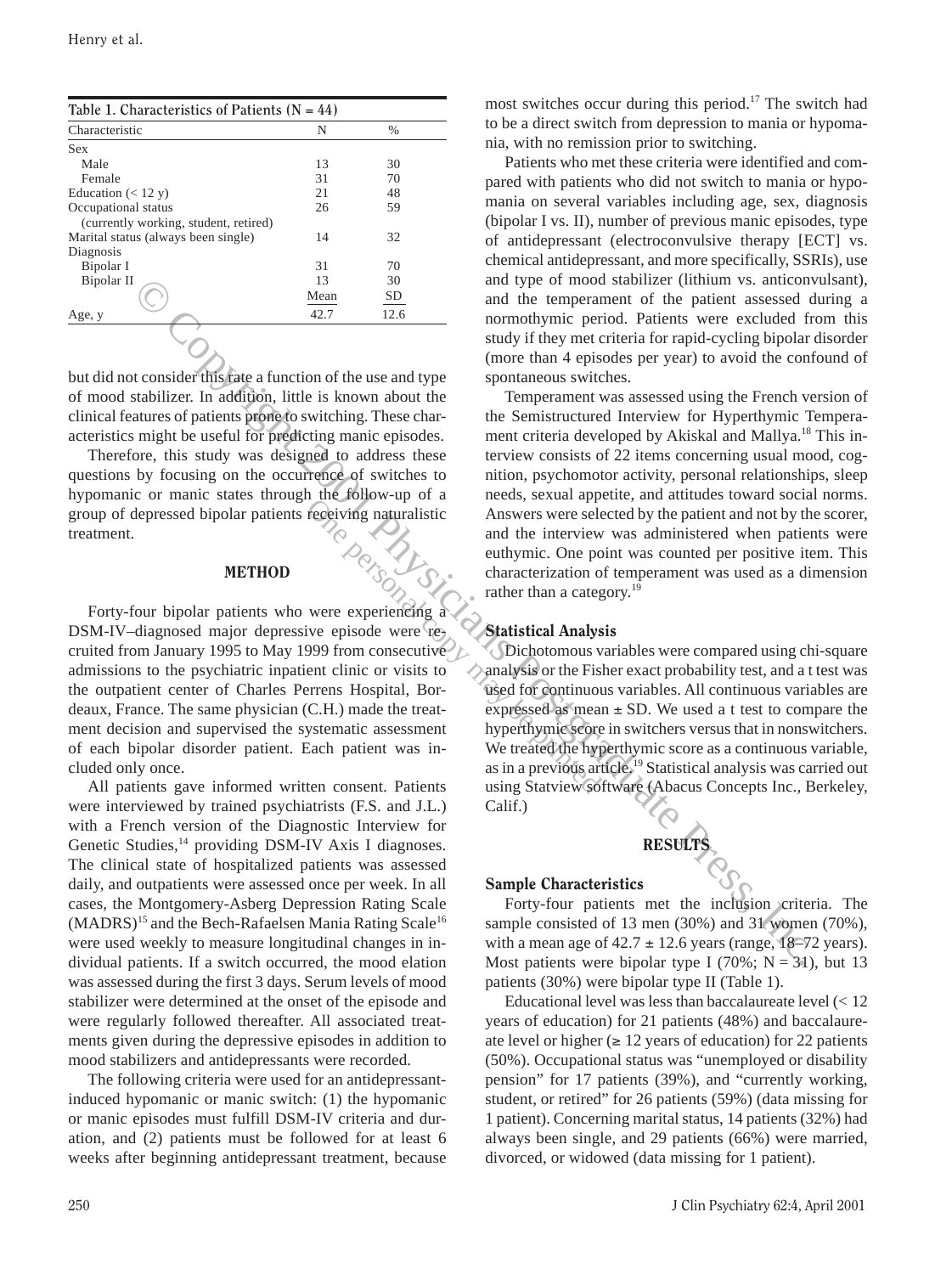| Table 2. Major Depressive Episode Features <sup>a</sup>                          |      |               |  |  |  |
|----------------------------------------------------------------------------------|------|---------------|--|--|--|
| Variable                                                                         | N    | $\frac{0}{0}$ |  |  |  |
| Major depressive episode                                                         | 44   | 100           |  |  |  |
| With psychotic features                                                          | 14   | 32            |  |  |  |
| With melancholic features                                                        | 6    | 14            |  |  |  |
| With catatonic features                                                          |      | 2             |  |  |  |
| Suicide attempt during current episode                                           |      | 9             |  |  |  |
| Inpatient status                                                                 | 36   | 82            |  |  |  |
|                                                                                  | Mean | SD            |  |  |  |
| Length of stay, wk                                                               | 7.2  | 3.5           |  |  |  |
| MADRS score before antidepressant<br>treatment                                   | 30.6 | 7.8           |  |  |  |
| <sup>a</sup> Abbreviation: MADRS = Montgomery-Asberg Depression Rating<br>Scale. |      |               |  |  |  |

### Major Depressive Episode Characteristics

All depressive episodes met the DSM-IV criteria for a major depressive episode, and 14 (32%) met the criteria for a major depressive episode with psychotic features. Six patients (14%) had an episode of melancholia, and 1 patient (2%) was catatonic (Table 2). The intensity of episodes, assessed before the beginning of treatment, was moderate to severe, with a mean MADRS score of  $30.6 \pm 7.8$ . Most of the patients (82%; N  $\approx 36$ ) were inpatients, and 9% ( $N = 4$ ) attempted suicide during this episode. The mean duration of hospitalization was  $7.2 \pm 3.5$ . weeks (range, 1–14).

#### Treatment Characteristics

**EXADES** - Montgomery-Asker Depression Rating<br>
Yabreviation: ECT - electrocorrolsive thengy,<br> **Pressive Eyiloged Characteristics**<br> **Pressive episode (metheristics**<br> **Pressive episode pred He (22%)** met the criteria of th eatment Characteristics<br>Seventy-five percent of patients  $(N = 33)$  received baseline mood stabilizers alone or in combination (lithium [N = 18], carbamazepine [N = 2], valproic acid [N = 4], lithium and carbamazepine  $[N = 7]$ , lithium and valproic acid [N = 1], valproic acid and carbamazepine [N = 1]) (Table 3). During the major depressive episode, all patients had serum levels of mood stabilizer in the therapeutic range, with a mean of  $0.72 \pm 0.11$  mEq/L for lithium, 5 to 10 mg/L for carbamazepine, and over 50 µg/mL for valproic acid. Twenty-six subjects (59%) were given additional medication during the episode. The medication given included benzodiazepines and sedative neuroleptics. Antidepressant therapy usually consisted of a chemical antidepressant (75%;  $N = 33$ ), with ECT necessary in some cases ( $N = 11$ ; 25%). The mean number of ECT treatments was 8.6 (range, 3–21).

#### Risk Factors for Switches to Hypomania or Mania

Switches to hypomania or mania occurred in 12 (27%) of the 44 bipolar depressed patients, with 7 manic episodes (16%) and 5 hypomanic episodes (11%). All switches occurred shortly after the start of antidepressant or ECT treatment (mean = 5.8 weeks; range,  $3-10$ ), and 8 (66%) of 12 patients experienced mood elation before 6 weeks of antidepressant treatment was completed. The mean score on the Bech-Rafaelsen Mania Rating Scale was 17.8 (range, 10–30).

| Variable                                    | N  | $\%$          |
|---------------------------------------------|----|---------------|
| Mood stabilizer received prior to admission | 33 | 75            |
| Lithium only                                | 18 | 41            |
| Carbamazepine                               |    | 5             |
| Valproic acid                               |    | 9             |
| Lithium and carbamazepine.                  |    | 16            |
| Lithium and valproic acid                   |    |               |
| Valproic acid and carbamazepine             |    | $\mathcal{D}$ |
| Additional medication during the episode    | 26 | 59            |
| Type of antidepressant therapy              |    |               |
| Antidepressant medication                   | 33 | 75            |
| ECT                                         | 11 | 25            |

Sex, age, and diagnosis (bipolar I vs. bipolar II) did not affect the risk of switching (Table 4). Neither MADRS score  $(p = .13)$  nor frequency of severity symptoms such as psychotic, melancholic, and catatonic symptoms ( $p = .18$ ) differed significantly between patients who did and did not switch, but the sample size was small and significant results might have been obtained with a larger sample.

There was no significant difference in the risk of inducing mania (or hypomania) by ECT or chemical antidepressant ( $p = .46$ ). Switches to hypomania or mania occurred with a frequency of 24% (8/33 patients) with antidepressant drugs and 36% (4/11 patients) with ECT. The use of an additional treatment did not affect the risk of switching  $(p = .73)$ . SSRIs (fluvoxamine, fluoxetine, and paroxetine) induced 26% of switches (8/30). In the chemical antidepressant group, most of the patients were treated with SSRIs (90%), and it was therefore impossible to make comparisons with other types of medication. Within the SSRI group, there was no difference in the incidence of switches for fluvoxamine (33%; 4/12), fluoxetine (25%; 2/8), and paroxetine (20%; 2/10).

The incidence of mood switching did not differ between patients receiving anticonvulsants (43%; 3/7) and patients receiving no mood stabilizer (45%; 5/11) (Fisher exact,  $p > .999$ ). In contrast, mood switches tended to be less frequent in patients receiving lithium only (11%; 2/18) than in patients receiving no mood stabilizer (45%; 5/11) (Fisher exact,  $p = .07$ ). They were also less frequent in patients given lithium (alone or in combination with anticonvulsants) (15%; 4/26) than in patients not given lithium (44%; 8/18) (Fisher exact,  $p = .04$ ) (Figure 1). The difference in the frequency of switches between patients treated with lithium only (11%; 2/18) and those treated with anticonvulsants only (43%; 3/7), although large, was not statistically significant (Fisher exact,  $p = .11$ ).

The number of previous manic episodes did not affect the probability of switching ( $p = .38$ ), but a high score on the hyperthymic temperament scale was associated with a greater risk of switching  $(p = .008)$ .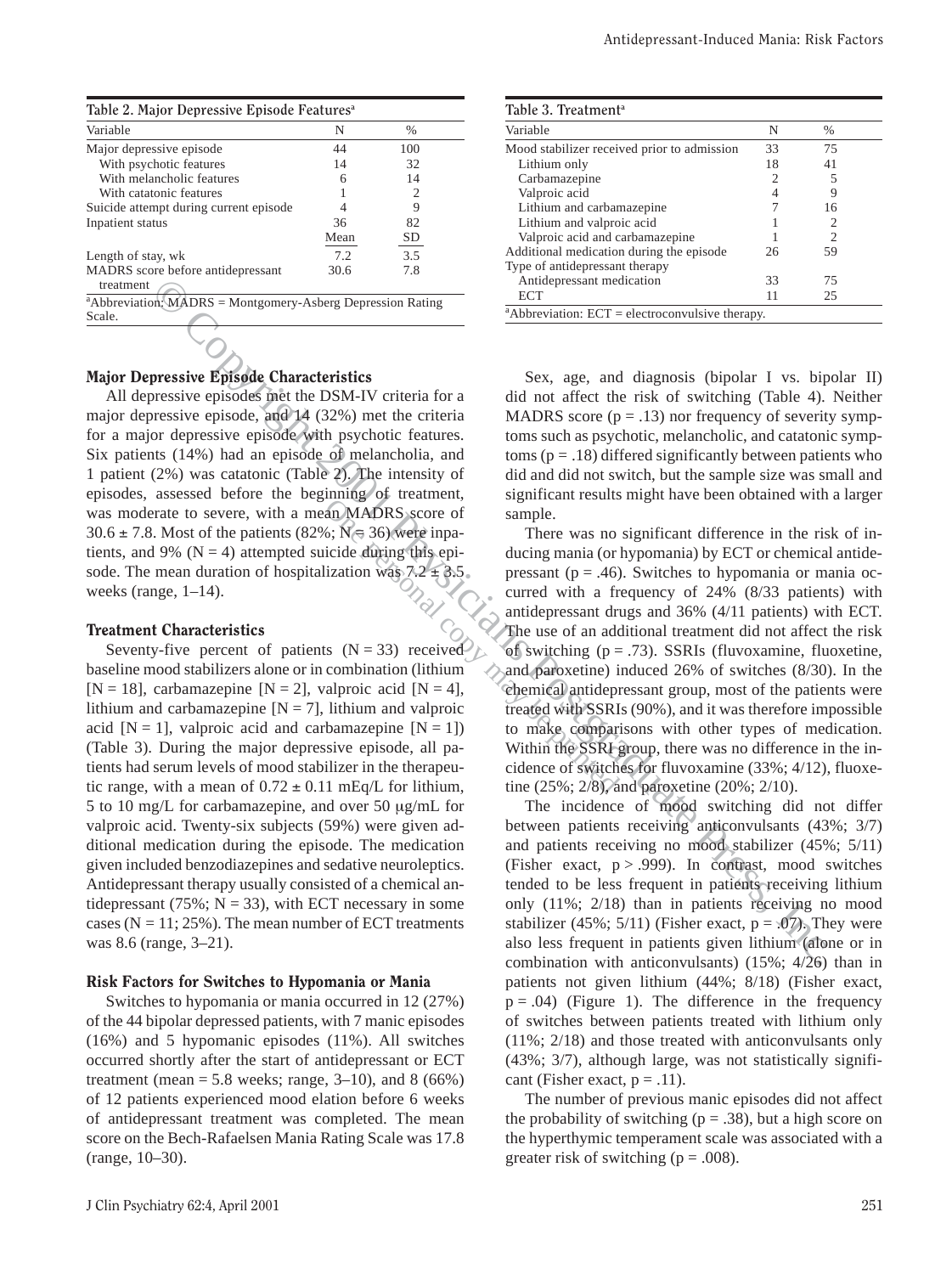|                                                                                                                                                                                                                                                                                                   | Nonswitchers     |             | Switchers    |             |                                                                                                                                                                                                                                                                          |                                                                                                                                                                                                                         |
|---------------------------------------------------------------------------------------------------------------------------------------------------------------------------------------------------------------------------------------------------------------------------------------------------|------------------|-------------|--------------|-------------|--------------------------------------------------------------------------------------------------------------------------------------------------------------------------------------------------------------------------------------------------------------------------|-------------------------------------------------------------------------------------------------------------------------------------------------------------------------------------------------------------------------|
|                                                                                                                                                                                                                                                                                                   | $(N = 32)$       |             | $(N = 12)$   |             |                                                                                                                                                                                                                                                                          | $p = .04$<br>50                                                                                                                                                                                                         |
| Variable                                                                                                                                                                                                                                                                                          | Mean             | SD          | Mean         | <b>SD</b>   | p Value                                                                                                                                                                                                                                                                  |                                                                                                                                                                                                                         |
| Age, y<br>MADRS score before                                                                                                                                                                                                                                                                      | 42.4<br>28.5     | 13.1<br>7.9 | 43.7<br>32.6 | 11.7<br>7.1 | <b>NS</b><br>.13                                                                                                                                                                                                                                                         | % of Patients Switching to<br>40 <sup>1</sup><br>Mania/Hypomania                                                                                                                                                        |
| antidepressant treatment                                                                                                                                                                                                                                                                          |                  |             |              |             |                                                                                                                                                                                                                                                                          | $30 -$                                                                                                                                                                                                                  |
| Hyperthymic temperament <sup>b</sup>                                                                                                                                                                                                                                                              | 8.6              | 4.9         | 14.0         | 5.7         | .008                                                                                                                                                                                                                                                                     |                                                                                                                                                                                                                         |
|                                                                                                                                                                                                                                                                                                   |                  |             |              |             | t test                                                                                                                                                                                                                                                                   | $20 -$                                                                                                                                                                                                                  |
|                                                                                                                                                                                                                                                                                                   |                  |             | N            | %           |                                                                                                                                                                                                                                                                          |                                                                                                                                                                                                                         |
| Sex<br>Male<br>Female                                                                                                                                                                                                                                                                             |                  |             | 3/13<br>9/31 | 23<br>29    | NS                                                                                                                                                                                                                                                                       | $10 -$                                                                                                                                                                                                                  |
| Diagnosis                                                                                                                                                                                                                                                                                         |                  |             |              |             | <b>NS</b>                                                                                                                                                                                                                                                                | $\mathbf{0}$                                                                                                                                                                                                            |
| Bipolar I                                                                                                                                                                                                                                                                                         |                  |             | 9/31         | 29          |                                                                                                                                                                                                                                                                          | No limit of the Asian<br>Anticontribant (A. 1)<br>imium Abreed & E. B.<br>Littlewide Area of White<br>Ne Mood Seattle River A. A.<br>Aritochurchistory of Nivega                                                        |
| Bipolar II                                                                                                                                                                                                                                                                                        | <b>IDSTRIGHT</b> |             | 3/13         | 23          |                                                                                                                                                                                                                                                                          |                                                                                                                                                                                                                         |
| Prior mania episodes <sup>c</sup>                                                                                                                                                                                                                                                                 |                  |             |              | 24          |                                                                                                                                                                                                                                                                          |                                                                                                                                                                                                                         |
| Additional treatment                                                                                                                                                                                                                                                                              |                  |             |              |             | <b>NS</b>                                                                                                                                                                                                                                                                |                                                                                                                                                                                                                         |
| (eg, benzodiazepines,                                                                                                                                                                                                                                                                             |                  |             |              |             |                                                                                                                                                                                                                                                                          |                                                                                                                                                                                                                         |
| neuroleptics)                                                                                                                                                                                                                                                                                     |                  |             |              |             |                                                                                                                                                                                                                                                                          |                                                                                                                                                                                                                         |
| Yes                                                                                                                                                                                                                                                                                               |                  |             | 8/26         | 31          |                                                                                                                                                                                                                                                                          |                                                                                                                                                                                                                         |
| N <sub>0</sub>                                                                                                                                                                                                                                                                                    |                  |             | 4/18         | 22          |                                                                                                                                                                                                                                                                          | <sup>a</sup> Mood switch frequency was similar in patients treated with                                                                                                                                                 |
| Antidepressant treatment                                                                                                                                                                                                                                                                          |                  |             |              |             | <b>NS</b>                                                                                                                                                                                                                                                                | anticonvulsants $(43\%; 3/7)$ and patients receiving no mood s                                                                                                                                                          |
| Antidepressant medication                                                                                                                                                                                                                                                                         |                  |             | 8/3<br>4/11  | 24<br>36    |                                                                                                                                                                                                                                                                          | $(45\%; 5/11)$ (p = .91; Fisher exact, p > .999). Overall, mood                                                                                                                                                         |
| <b>ECT</b><br>Type of SSRI                                                                                                                                                                                                                                                                        |                  |             |              |             | <b>NS</b>                                                                                                                                                                                                                                                                | occurred in 44% of patients receiving no lithium $(8/18)$ , when                                                                                                                                                        |
| Fluvoxamine                                                                                                                                                                                                                                                                                       |                  |             | 4/12         |             |                                                                                                                                                                                                                                                                          | switches were less frequent in patients receiving lithium alor                                                                                                                                                          |
| Fluoxetine                                                                                                                                                                                                                                                                                        |                  |             | 2/8          | 25          |                                                                                                                                                                                                                                                                          | $2/18$ ) or with anticonvulsants (15%; 4/26) (Fisher exact, p =                                                                                                                                                         |
| Paroxetine                                                                                                                                                                                                                                                                                        |                  |             | 2/10         | 20          |                                                                                                                                                                                                                                                                          |                                                                                                                                                                                                                         |
| Type of MDE                                                                                                                                                                                                                                                                                       |                  |             |              |             |                                                                                                                                                                                                                                                                          |                                                                                                                                                                                                                         |
| Without particular features                                                                                                                                                                                                                                                                       |                  |             | 4/23         | 17          | Fisher                                                                                                                                                                                                                                                                   |                                                                                                                                                                                                                         |
| With melancholic, psychotic,                                                                                                                                                                                                                                                                      |                  |             | 8/21         | 38          |                                                                                                                                                                                                                                                                          | Switch Rate and Type of Antidepressant                                                                                                                                                                                  |
| or catatonic features                                                                                                                                                                                                                                                                             |                  |             |              |             | tést                                                                                                                                                                                                                                                                     | The safety and tolerability of SSRIs have ma                                                                                                                                                                            |
| Type of mood stabilizer                                                                                                                                                                                                                                                                           |                  |             |              |             |                                                                                                                                                                                                                                                                          | drugs the standard first-line treatment for bipolar                                                                                                                                                                     |
| Lithium (alone or with                                                                                                                                                                                                                                                                            |                  |             | 4/26         | 15          |                                                                                                                                                                                                                                                                          | sion, even if venlafaxine and bupropion are ind                                                                                                                                                                         |
| anticonvulsants)                                                                                                                                                                                                                                                                                  |                  |             |              |             |                                                                                                                                                                                                                                                                          |                                                                                                                                                                                                                         |
| No lithium                                                                                                                                                                                                                                                                                        |                  |             | 8/18         | 44          |                                                                                                                                                                                                                                                                          | the treatment of moderate bipolar depression. H                                                                                                                                                                         |
| Anticonvulsant only                                                                                                                                                                                                                                                                               |                  |             | 3/7          | 43          |                                                                                                                                                                                                                                                                          | only a few reports have assessed the efficacy of :                                                                                                                                                                      |
| No mood stabilizer                                                                                                                                                                                                                                                                                |                  |             | 5/11         | 45          |                                                                                                                                                                                                                                                                          | bipolar depression and the associated risk of drug-                                                                                                                                                                     |
| Lithium only                                                                                                                                                                                                                                                                                      |                  |             | 2/18         | 11          |                                                                                                                                                                                                                                                                          | mania.                                                                                                                                                                                                                  |
| Anticonvulsant only                                                                                                                                                                                                                                                                               |                  |             | 3/7          | 43          |                                                                                                                                                                                                                                                                          | Pooled data obtained from published studi                                                                                                                                                                               |
| <sup>a</sup> Abbreviations: ECT = electroconvulsive therapy,<br>MADRS = Montgomery-Asberg Depression Rating Scale,<br>$MDE =$ major depressive episode, $SSRI =$ selective serotonin<br>reuptake inhibitor.<br><sup>b</sup> Score on the Semistructured Interview for Hyperthymic<br>Temperament. |                  |             |              |             |                                                                                                                                                                                                                                                                          | that mood switches occur considerably more fr<br>with TCAs $(11.2%)$ than with SSRIs $(3.7%)$ or<br>$(4.2\%)$ <sup>20</sup> However, these low rates of switching s<br>viewed with caution. These patients were treated |
| Prior mania episodes among nonswitchers: 32%.                                                                                                                                                                                                                                                     |                  |             |              |             |                                                                                                                                                                                                                                                                          | polar depression (major depressive disorder) st<br>which patients with bipolar I disorder were excl                                                                                                                     |
| <b>DISCUSSION</b><br>In this sample, treatment-induced mood switches oc-<br>curred in 27% of patients with manic enjsodes in 16%                                                                                                                                                                  |                  |             |              |             | some bipolar II patients were included. Thus, pat<br>not receive mood stabilizers. This previous study t<br>indicates the possibility of switching to mania w<br>monotherapy in patients with bipolar II disorder,<br>vides no information about binolar I disorder or t |                                                                                                                                                                                                                         |
|                                                                                                                                                                                                                                                                                                   |                  |             |              |             |                                                                                                                                                                                                                                                                          |                                                                                                                                                                                                                         |

**Table 4. Predictive Factors for Switching Among 12 of 44 Bipolar Patients<sup>a</sup>** 

#### DISCUSSION

In this sample, treatment-induced mood switches occurred in 27% of patients, with manic episodes in 16% and hypomanic episodes in 11%. This is the first study to compare the occurrence of switching induced by ECT and antidepressant drugs and to compare the efficacy of various mood stabilizers in preventing switching. Moreover, this is also the first published prospective comparison, within the same sample, of mania switch rates for various SSRIs, although the sample sizes were too small for meaningful comparisons. We also found that a hyperthymic temperament was associated with a higher risk of switching to mania or hypomania.





<sup>a</sup>Mood switch frequency was similar in patients treated with anticonvulsants (43%; 3/7) and patients receiving no mood stabilizer  $(45\%; 5/11)$  (p = .91; Fisher exact, p > .999). Overall, mood switches occurred in 44% of patients receiving no lithium (8/18), whereas switches were less frequent in patients receiving lithium alone (11%;  $2/18$ ) or with anticonvulsants (15%;  $4/26$ ) (Fisher exact,  $p = .04$ ).

#### Switch Rate and Type of Antidepressant

The safety and tolerability of SSRIs have made these drugs the standard first-line treatment for bipolar depression, even if venlafaxine and bupropion are indicated in the treatment of moderate bipolar depression. However, only a few reports have assessed the efficacy of SSRIs in bipolar depression and the associated risk of drug-induced mania.

Pooled data obtained from published studies show that mood switches occur considerably more frequently with TCAs (11.2%) than with SSRIs (3.7%) or placebo  $(4.2\%)$ .<sup>20</sup> However, these low rates of switching should be viewed with caution. These patients were treated in unipolar depression (major depressive disorder) studies in which patients with bipolar I disorder were excluded but some bipolar II patients were included. Thus, patients did not receive mood stabilizers. This previous study therefore indicates the possibility of switching to mania with SSRI monotherapy in patients with bipolar II disorder, but provides no information about bipolar I disorder or the use of SSRIs with mood stabilizers. Himmelhoch et al.<sup>6</sup> have reported the frequency of mood elation to be 21% with a monoamine oxidase inhibitor (MAOI) and 25% with imipramine. These results are similar to those reported by Altshuler et al., $\alpha$ <sup>7</sup> who found in a retrospective study that 35% of 51 patients had antidepressant-induced manic episodes (most treated with MAOIs) and 26% had cycle acceleration. They concluded that it was necessary to explore the impact of SSRIs and mood stabilizers on these switches. Stoll and colleagues<sup>21</sup> analyzed data in a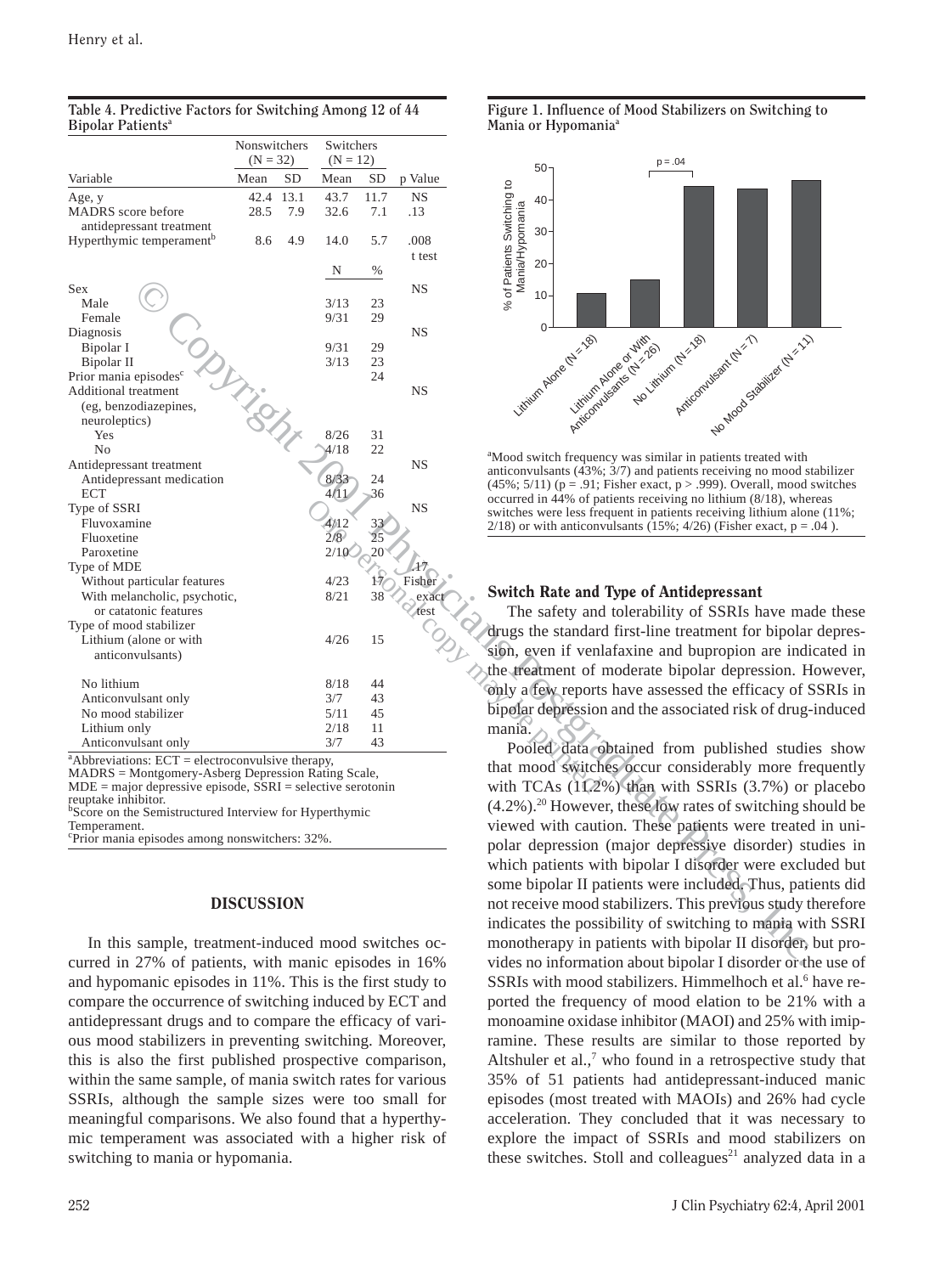retrospective study comparing 49 consecutive inpatients in antidepressant-associated manic states with 49 matched inpatients with spontaneous mania. They found that antidepressant-associated mania tended to be milder and of shorter duration than spontaneous mania. They suggested that MAOIs and bupropion trigger manic states milder than those triggered by TCAs and fluoxetine. However, there was no difference among the drug treatment groups in any variable assessed except for the Clinical Global Impressions-Severity of Illness scale score at admission. Sachs et al., $^{22}$  in a double-blind prospective study, reported that bupropion, a new antidepressant, is less likely than desipramine to induce mood elevation.

pressions. Severity of Illiness case are erect and error in the 2 mood stabilizer and any stabilizer and any proportion and are content in the second stabilizer and any increase that in the personal is less and<br>this of th One prospective study<sup>8</sup> assessed the response to naturalistic treatment of 29 bipolar I patients who experienced a total of 79 depressive episodes. The treatment given consisted principally of mood stabilizers used alone or in combination with antidepressants. The study showed that switches occurred in 28% of patients and were judged to be extremely disruptive in only 10% of patients. In this study, manic or hypomanic episodes had to occur within 2 months of each depressive episode. The results obtained were very similar to our findings. More surprisingly, antidepressant treatment combined with mood stabilizer therapy was not associated with a higher frequency. of postdepressive mood elation than mood stabilizer therapy alone. Depressive episodes treated with TCAs or MAOIs were more frequently marked by switching to mania or hypomania than those with fluoxetine. Unfortunately, the episodes studied for fluoxetine were experienced by only 1 patient, who relapsed 8 times. Therefore, this isolated prospective study provides little useful information about switches induced by SSRIs.

There are also some double-blind studies reporting the use of SSRIs in bipolar depression. The first is by Cohn et al.  $(1989)$ ,<sup>11</sup> who compared fluoxetine with imipramine and with placebo in double-blind treatment of bipolar I depression. Unfortunately, few of the patients in this study were on treatment with lithium (about one third of the fluoxetine group and 15% of the imipramine group). This makes it difficult to interpret the risk of mania relative to that associated with the standard use of mood stabilizers with antidepressants. In any case, the mania switch rate was low in all 3 groups in the 6-week double-blind phase, but in the open crossover phase, about 15% of those on fluoxetine treatment switched to mania or hypomania. Thus, this study showed no advantage of fluoxetine over imipramine except that only 7% of fluoxetinetreated patients discontinued treatment due to adverse events, versus 30% of imipramine-treated patients.

The second study, by Young et al., $^{12}$  has not yet been published but was presented at a research meeting. It was a large, multicenter, industry-sponsored clinical trial comparison of paroxetine, imipramine, and placebo as add-ons to lithium in refractory bipolar I depression. No

cases of mania were reported with paroxetine, whereas mania occurred in about 10% of patients treated with imipramine.

The third double-blind study<sup>13</sup> compared the addition of paroxetine to a mood stabilizer (divalproex sodium or lithium) with the combination of divalproex and lithium. Significant improvements in depressive symptoms were recorded for both groups during the 6-week trial. However, the dropout rate was significantly higher for the group treated with the 2 mood stabilizers than for the group treated with a mood stabilizer and paroxetine. The addition of paroxetine to the treatment of 11 patients did not lead to the onset of manic symptoms in the 6-week period. Another double-blind study<sup>23</sup> of patients with bipolar II disorder with fluoxetine monotherapy reported a low mania switch rate, but had a number of limitations. It was based on post hoc analyses of data from unipolar depression studies. Mania symptoms were not assessed using prospective rating scales, and "manic switch" was defined not on the basis of DSM-IV criteria, but on clinical definitions.

We should point out that 32% of our patients had psychotic features and that this frequency is higher than the typical percentage seen in major depressive disorder  $(15\%)$ <sup>4</sup>. This suggests that the efficacy of SSRIs should be assessed in bipolar depression in terms of the particular characteristics of this kind of depression.

### Switch Rate and Type of Mood Stabilizer

Jann et al.<sup>24</sup> found a significant correlation between low serum lithium levels and switches during antidepressant treatment. Lewis and Winokur<sup>25</sup> confirmed this finding and concluded that lithium and neuroleptic treatment significantly prevented the induction of mania. Rouillon et al.<sup>26</sup> reported switches to hypomania or mania in 21% of patients receiving placebo, 51% receiving imipramine, 21% receiving lithium, and 28% receiving imipramine and lithium. These results suggest that the risk of switching with imipramine monotherapy is about double the natural rate and that this increase in risk is almost completely abolished if lithium is also given. No previous study has compared the efficacy of lithium with that of other mood stabilizers. A placebo-controlled study of maintenance therapy with divalproex sodium and lithium has been recently conducted by Bowden et al.<sup>27</sup> However, Bowden and colleagues' work was not designed to compare the risk of antidepressant-induced mania between the 2 mood stabilizers. We found no difference in switching frequency between patients not receiving a mood stabilizer and patients treated with anticonvulsants. In contrast, lithium prevented mood elation. Although the difference between the 2 mood stabilizer groups in the percentage of patients experiencing mood switches was large, it was not significant, probably due to the small size of the sample of patients treated with anticonvulsants.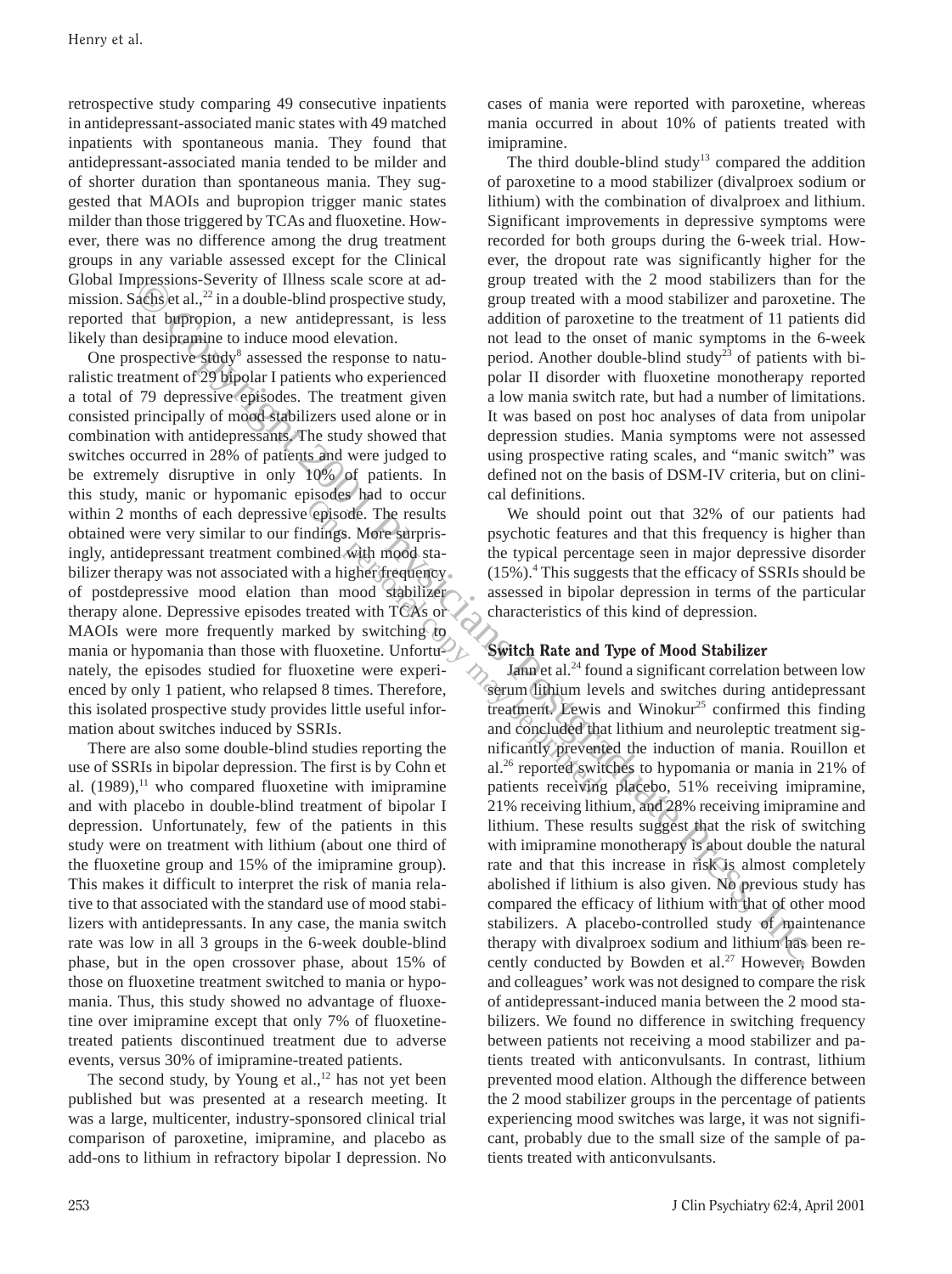#### Clinical Characteristics of Patients Who Switch to Mania

Few studies have investigated the relationships between the characteristics of bipolar illness and of the patient's personality and the tendency to develop antidepressant-induced mood elevation. One study<sup>6</sup> showed that bipolar I patients present more treatment-induced mood swings than bipolar II patients, but we found no difference in the incidence of switching between bipolar I and bipolar II patients in our sample. Another study<sup>17</sup> showed that patients who switched to mania were significantly younger, had a lower mean age at onset of the illness, and tended to present with more severe illness.

The clinical data for 11 patients who developed mania during treatment with SSRIs show that SSRIs may induce severe mania. This induction is more likely to occur if patients have personal or family histories of hypomania or mania.<sup>28</sup> Boerlin et al.<sup>8</sup> have also reported that larger numbers of past manic episodes are associated with a higher risk of switching. Conversely, Altshuler et al.<sup>7</sup> found that this variable did not predict susceptibility to antidepressant-induced mania.

parameter in the samely solution and the samely in the samely content in the samely result of the samely result of the samely result of the samely result of the samely and the samely and the samely and the samely and the In our study, we found no correlation between the number of previous manic episodes and the risk of mania induced by antidepressant. However, we did find that hyperthymic temperament was associated with a tendency to switch. The number of manic episodes may have been a less indicative factor, because it is more sensitive than temperament to prophylactic drug treatment. Temperament is thus a more stable dimension. In addition, number of previous manic episodes is not a good predictive factor in patients with a recent onset of the illness. In a previous report, we showed that there is a correlation between temperament subtypes (hyperthymic vs. depressive) and polarity of episodes.<sup>19</sup> Bipolar patients with a hyperthymic temperament in premorbid and intercrisis periods have a tendency to develop mania.<sup>19</sup> This association between hyperthymic temperament and risk of switching is not due to residual symptoms, because temperament was assessed during a normothymic period, during which temperament is stable. Therefore, temperament may be useful for discriminating and identifying subtypes of bipolar illness and for optimizing treatment. This emphasizes the relevance of hyperthymia as a clinical sign of bipolar disorder.

As with many naturalistic studies, our results are limited by a variety of methodological constraints. The most important of these is the nonrandom nature of treatment assignment and the lack of blinding. Another limitation of this study is the small sizes of the subgroups. However, we have been careful to use prospective, standard rating scales. Of course, we cannot exclude the possibility that spontaneous switches occurred, but, to minimize this effect, we took precautions to exclude patients who met criteria for rapid-cycling bipolar disorder.

In conclusion, this study provides the first evidence that (1) lithium may be the most efficient mood stabilizer for preventing antidepressant-induced mania, (2) hyperthymic temperament was predictive of switches, and (3) SSRIs and ECT have similar effects in the induction of mania and hypomania (however, because of the small sample size, we cannot exclude totally the possibility of a type II error). These findings may help us to improve the treatment of bipolar depression, although definitive conclusions must await subsequent investigations including larger numbers of subjects.

*Drug names:* bupropion (Wellbutrin), carbamazepine (Tegretol and others), desipramine (Norpramin and others), divalproex sodium (Depakote), fluoxetine (Prozac), fluvoxamine (Luvox), paroxetine (Paxil), valproic acid (Depakene), venlafaxine (Effexor).

#### REFERENCES

- 1. Zornberg GL, Harrison GP. Treatment of depression in bipolar disorder: new directions for research. J Clin Psychopharmacol 1993;13:397–408
- 2. Prien RF, Rush AJ. National Institute of Mental Health Workshop report on the treatment of bipolar disorder. Biol Psychiatry 1996;40:215–220
- 3. Keller MB, Labori P, Coryell W, et al. Differential outcome of pure manic, mixed/cycling, and pure depressive episodes in patients with bipolar illness. JAMA 1986;255:38–43
- 4. Goodwin FK, Jamison KF. Manic-Depressive Illness. New York, NY: Oxford University Press; 1990
- 5. Wehr TA, Goodwin FK. Rapid cycling in manic-depressives induced by tricyclic antidepressants. Arch Gen Psychiatry 1979;36:555–559
- 6. Himmelhoch JM, Thase ME, Mallinger AG, et al. Tranylcypromine versus imipramine in anergic bipolar depression. Am J Psychiatry 1991;148: 910–916
- 7. Altshuler LL, Post RM, Leverich GS, et al. Antidepressant-induced mania and cycle acceleration: a controversy revisited. Am J Psychiatry 1995;152: 1130–1138
- 8. Boerlin HL, Gitlin MJ, Zoellner LA, et al. Bipolar depression and antidepressant-induced mania: a naturalistic study. J Clin Psychiatry 1998;59: 374–379
- 9. Expert Consensus Guideline Series: Treatment of Bipolar Disorder. J Clin Psychiatry 1996;57(suppl 12A):1–89
- 10. Frances AJ, Kahn DA, Carpenter D, et al. Expert consensus guidelines for treating depression in bipolar disorder. J Clin Psychiatry 1998;59(suppl 4): 73–79
- 11. Cohn JB, Collins G, Ashbrook E, et al. A comparison of fluoxetine, imipramine and placebo in patients with bipolar depressive disorder. Int Clin Psychopharmacol 1989;4:313–322
- 12. Young ML, et al. A double-blind placebo-controlled trial comparing the effect of paroxetine and imipramine in the treatment of bipolar depression. Presented at the 2nd International Conference on Bipolar Disorder; June 19, 1997; Pittsburgh, Pa
- 13. Young LT, Joffe RT, Robb JC, et al. Double-blind comparison of addition of a second mood stabilizer versus an antidepressant to an initial mood stabilizer for treatment of patients with bipolar depression. Am J Psychiatry 2000;157:124–126
- 14. Nurnberger JI, Blehar MC, Kaufman CA, et al. Diagnostic Interview for Genetic Studies. Arch Gen Psychiatry 1994;51:849–864
- 15. Montgomery SA, Asberg M. A new depression rating scale designed to be sensitive to change. Br J Psychiatry 1979;134:382–389
- 16. Bech P, Rafaelsen OJ, Kramp P, et al. The mania rating scale: scale construction and inter-observer agreement. Neuropharmacology 1978;17: 430–431
- 17. Nasrallah HA, Lyskowksi J, Schroeder D. TCA-induced mania: differences between switchers and nonswitchers. Biol Psychiatry 1982;17: 271–274
- 18. Akiskal HS, Mallya G. Criteria for the "soft" bipolar spectrum: treatment implications. Psychopharmacol Bull 1987;23:68–73
- 19. Henry C, Lacoste J, Bellivier F, et al. Temperament in bipolar illness: impact on prognosis. J Affect Disord 1999;56:103–108